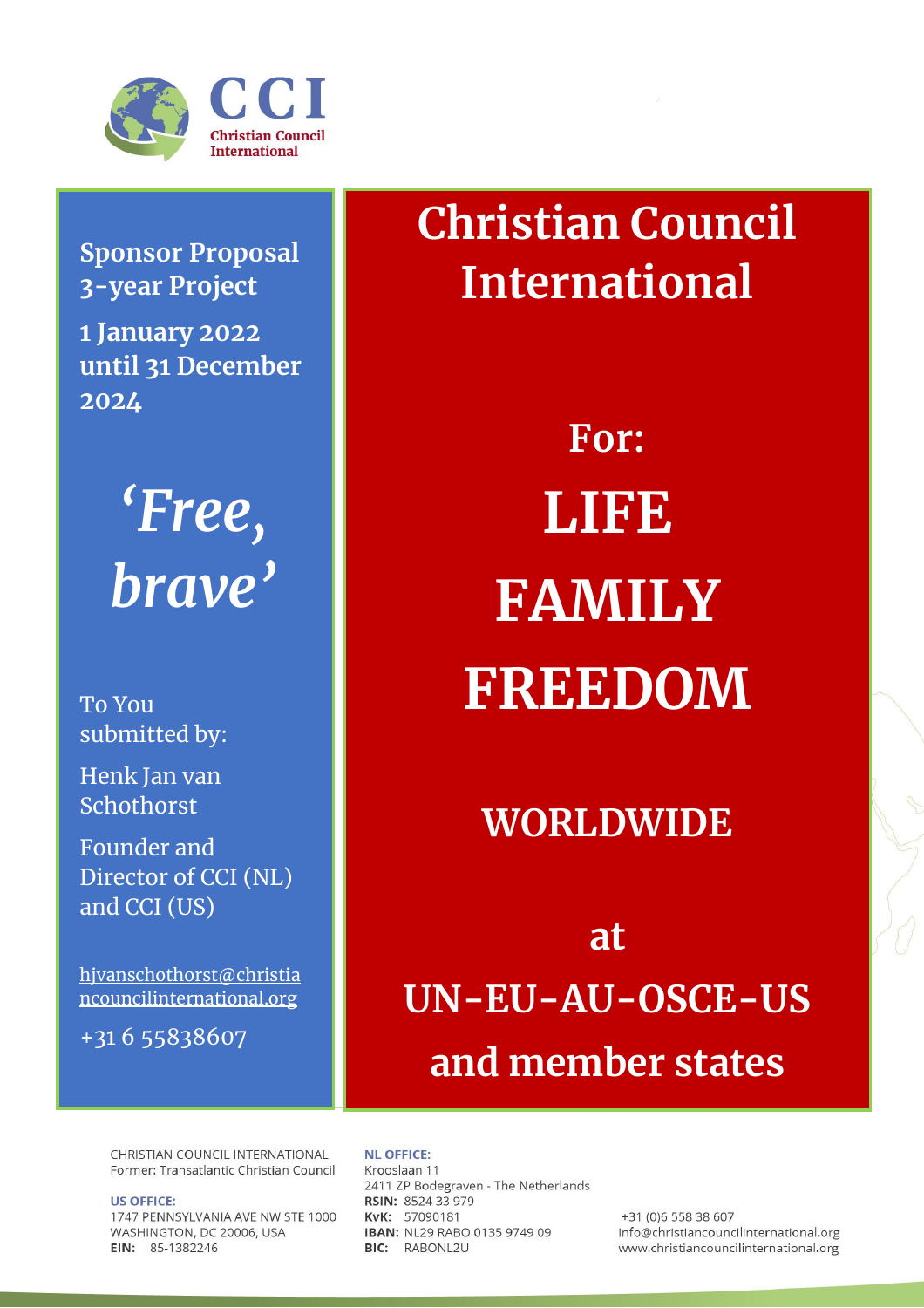

Dear reader, entrepreneur,

I would like to introduce you to the Christian Council International Foundation (CCI, based in the U.S.), sister organization of CCI, based in the Netherlands, originally established in 2013 as Transatlantic Christian Council (TCC).

## **What CCI does: Networking and influencing public policy on an international level**

From the Netherlands and the US, CCI stands up for Christian standards at the United Nations (UN), the European Union (EU), the African Union (AU), the Organization for Security and Cooperation Europe (OSCE) and the US-Congress as engaged organization, defending and respecting the sovereignty of member states capitals. Extra focus is on themes such as the protection of Life, the natural Family and Freedom (of religion, education, market, etc.). CCI can do this because TCC has acquired accreditation and the authority to speak up and lobby at these international organizations.

This is important and urgent. With limited resources, we are trying to counter a frontal attack of progressively loaded agenda items such as non-discrimination, tolerance, gender ideology, equality, sexual and reproductive health and rights, children's rights, women's rights, LGBT rights, comprehensive sexuality education, critical race theory, etc**. Example:** *We want to prevent that you are forced to make gender neutral toilets in your company and that you retain freedom in policy and acceptance of staff of your choice and conviction.*

Concretely, we try to influence international resolutions/decisions at the source by talking to decision-makers in person and getting them to make the right choices.

**What CCI wants: Permanent supervision of international organizations and strengthening of the ties between the Netherlands (Europe) and the United States (Canada).**

In order to be able to do this work thoroughly, we want to have permanent supervision at these international organizations and member states. Substantial financial support is a prerequisite for this.

**Staff and Method:** In concrete terms, this means that, under the coordination of the Founder Director of CCI, policy officers monitor the day-to-day affairs at the UN (New York and Geneva), EU (Brussels and Strasbourg), AU (Addis Ababa), OSCE (Warsaw), the EU-Fundamental Rights Agency (FRA, Vienna) and US Congress (Washington DC) and raise alarm, discuss matters and come up with amendments for changes at the right time. Many meetings can be followed online, but it is desirable to build a relationship with delegates and representatives from like-minded, often African member states and to be present on location when deals are made. An administrator and a